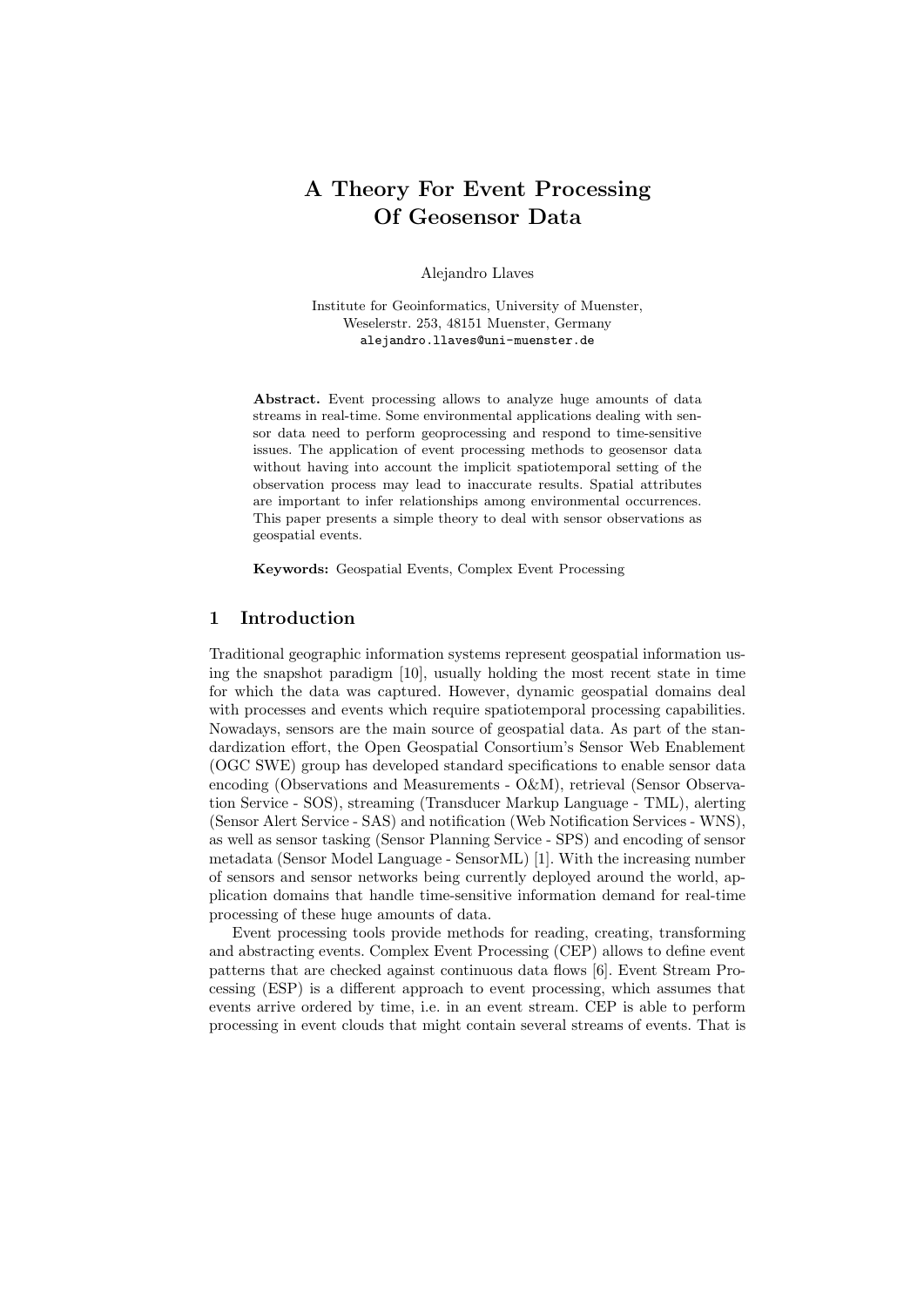### 2 A Theory For Event Processing Of Geosensor Data

why ESP is sometimes considered a subset of CEP<sup>1</sup>. The use of CEP in the last years has been relegated to enterprise IT systems. Nevertheless, initiatives like the Sensor Event Service<sup>2</sup> (SES), successor of SAS [2], apply event processing techniques to provide a publish/subscribe service to access sensor observations.

One problem we might face dealing with sensor observations as events is the lack of a common conceptualization to define terms for event types and their properties [3]. Derived from such absence, interoperability issues may arise when the processed information is used by different applications. Moreover, CEP processes all events in the same manner, without considering spatial relations among events. To achieve geospatial processing of events with CEP, it is necessary a theory to ground observations as geospatial events.

This paper presents part of our ongoing work on the application of event processing methods to geosensor data streams. The first part of the following section introduces some work on observation ontologies. Then, a theory to categorize sensor observations as geospatial events is discussed. Last section highlights the main points of the paper and concludes with some future work.

## 2 From Observations To Geospatial Events

This section presents some related work on observation ontologies that serves as a basis for the following discussion. The Geospatial Event Model (GEM) [10] is used to argue the adequacy of CEP for the geoprocessing of sensor data streams.

### 2.1 A Few Words On Observation Ontologies

Aware of the importance of a common knowledge representation of sensing concepts and relations, one of the goals of the World Wide Web Consortium's Semantic Sensor Network Incubator Group<sup>3</sup> (W3C SSN-XG) was to provide ontologies to describe sensors and sensor networks to be used in Sensor Web and sensor network applications. The SSN-XG analyzed seventeen sensor-centric and observation-centric existing ontologies. At the core of the SSN ontology, we find the Stimulus-Sensor-Observation ontology design pattern, as a continuation of the work done by Stasch et al. [9] and Kuhn [5]. The purpose of this compact ontological construction is to enable reusability and flexibility in Semantic Sensor Web and Linked Data applications dealing with observations and measurements. Janowicz and Compton [4] describe the pattern and provide some hints about how to integrate it with the SSN ontology.

The SSN ontology defines the concept Observation as a social construct to connect the stimuli, the sensor, and the output of the sensor. This description differs from the one provided by Probst [8], where observations are seen as events. Despite of that, both are still compatible from a data-centric point of view [4].

 $^1$  http://www.complexevents.com/2006/08/01/what\%E2\%80\

<sup>%99</sup>s-the-difference-between-esp-and-cep/

 $^2$  http://52north.org/communities/sensorweb/ses/0.0.1/index.html

 $^3$  http://www.w $3.\text{org}/2005/\text{Incubator}/\text{ssn}/\text{charter}$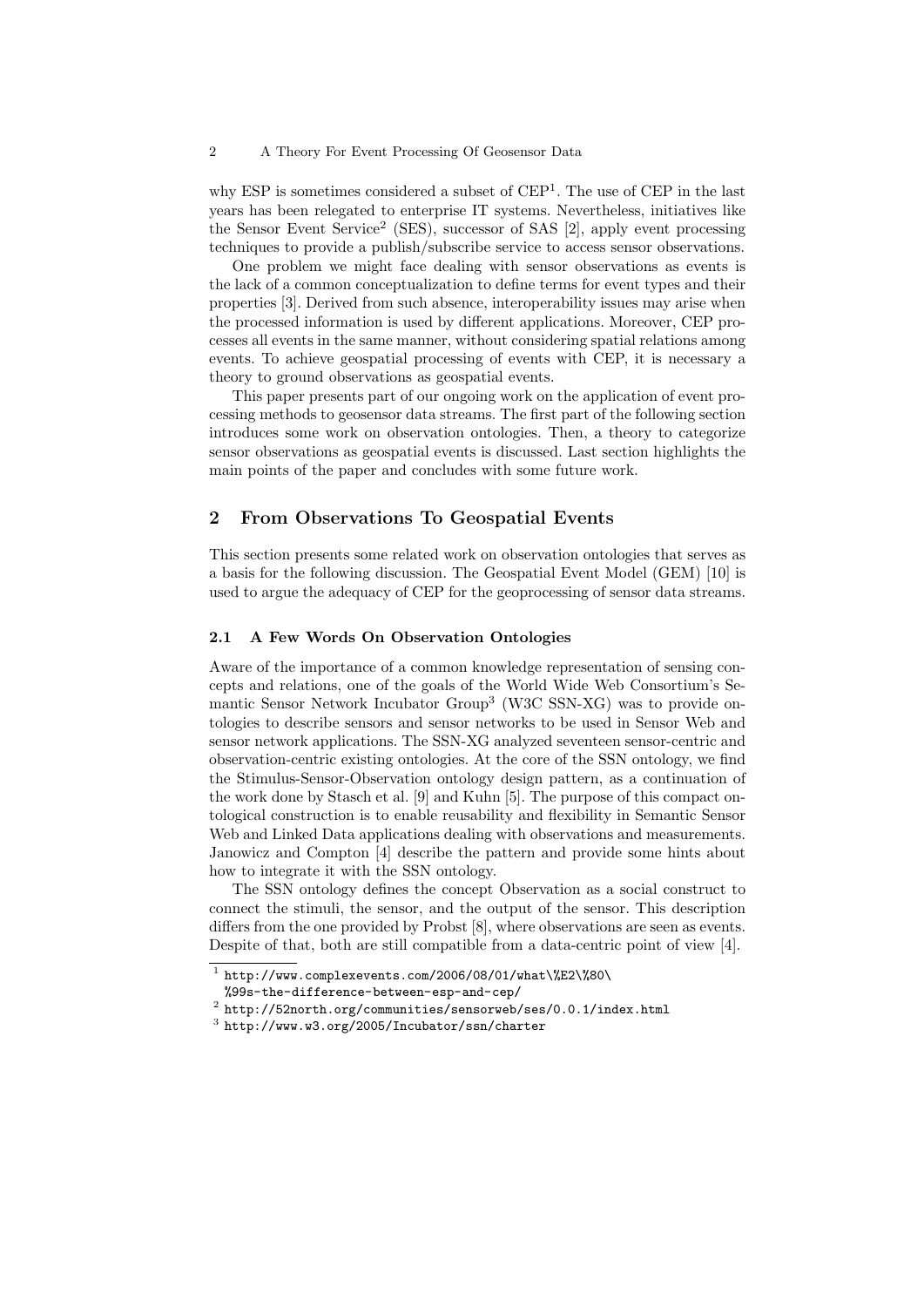#### 2.2 Complex Event Geoprocessing

Environmental phenomena may lead to occurrences (events) that can be detected in sensor data streams. Certain occurrences can serve as indicators to react to specific situations. For instance, by correlating past rainfall records with flood events, similar rainfall conditions previous to a flood can be identified as patterns. When such patterns are matched by any of the data streams that sensors are continuously producing, we have an indicator of potential floods in the region, thus additional indicators can be checked and the damages can be better prevented. Monitoring environmental phenomena involves the analysis of various interrelated environmental parameters, and CEP is a valuable tool to process real-time data. The aim of applying CEP to sensor data streams is not to replace the use of environmental models. Indeed, event processing techniques can be combined with the execution of environmental models contributing to near real-time integration of sensor data, e.g. by executing a flood risk assessment model remotely when a heavy rainfall event has been detected.

Worboys [10] presented a modeling approach for dynamic geospatial domains (GEM: Geospatial Event Model) using three core elements: geospatial object, geospatial event, and geospatial setting. A spatiotemporal setting is a function that maps from a temporal setting to a spatial setting. Geospatial events are events situated in a spatiotemporal setting [10]. We categorize every individual observation as a simple geospatial event: an observation is performed at a specific time (called *Sampling Time* in O&M ); and has two related indirect locations, i) the location of the physical device performing the observation, and ii) the location of the entity that inheres the physical quality that is being observed (Entity of Interest or in O&M, Feature of Interest) [8]. If the quality observed is a temporal quality inhered in a perdurant (e.g., the duration of a rainfall), the location is derived from the entities participating in the perdurant (i.e., the falling raindrops).

A simple event is the atomic unit of processing in CEP. We have grounded observations in a spatiotemporal setting to treat them as simple geospatial events, which will be our atomic unit of geoprocessing. A complex event is an abstraction composed of events [7]. Event patterns act as filters for events. When an event pattern for heavy rainfalls is modeled and checked against geosensor data streams (time-series of simple geospatial events), the compositions matching the pattern correspond to what is considered heavy rainfall occurrences in the real world (for a specific area). Therefore, the filtered group of observations that is matched by the event pattern can be abstracted as a complex geospatial event. The abstraction of event pattern matchings as complex geospatial events establishes a theoretical basis for an event-observation conceptualization.

## 3 Conclusion

This paper discusses the application of CEP to geosensor data streams with the purpose of performing event geoprocessing. CEP provides real-time processing capabilities, which offers huge potential for Sensor Web applications, e.g. near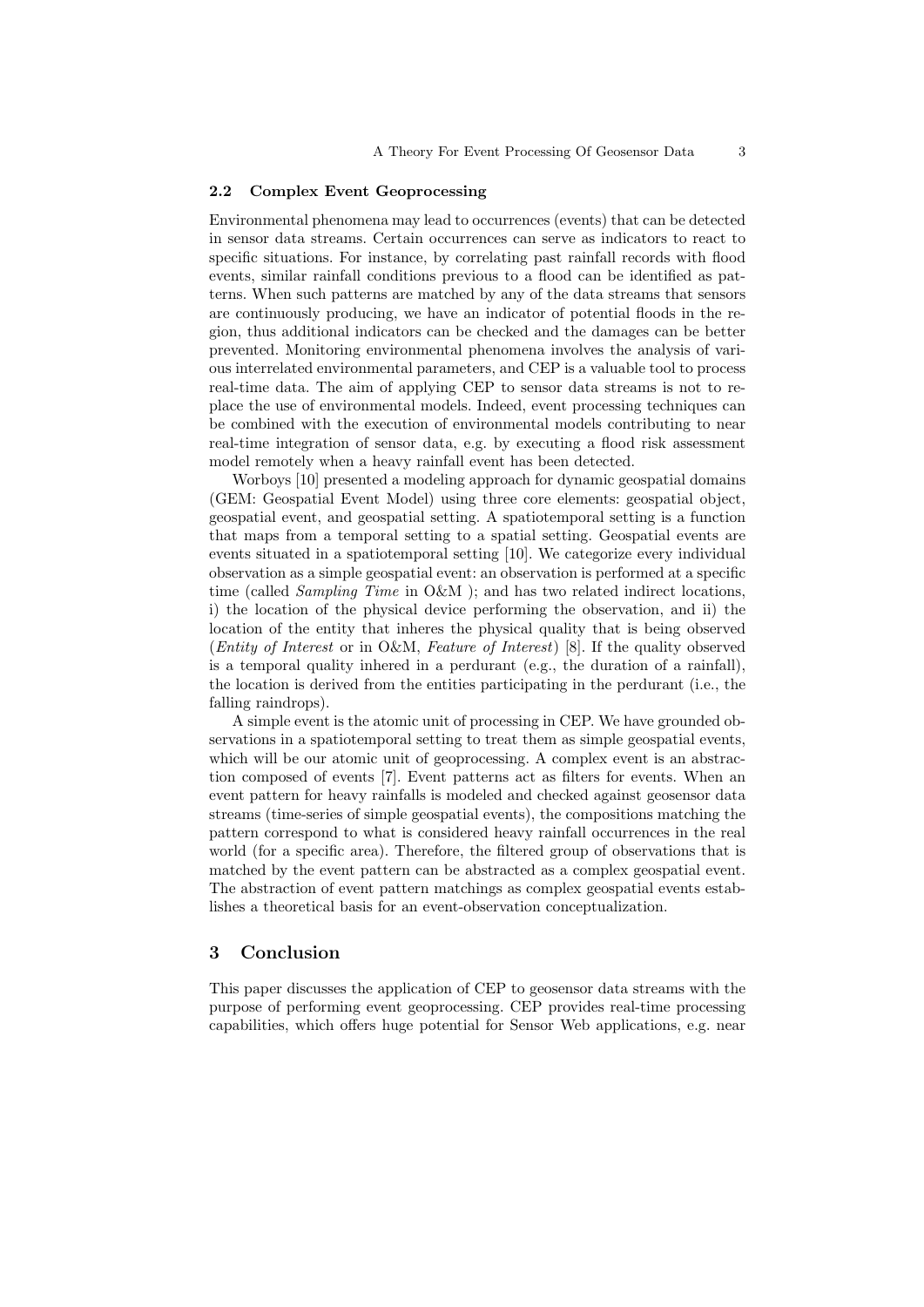#### 4 A Theory For Event Processing Of Geosensor Data

real-time notification of events related to environmental phenomena. Dealing with sensor observations as non-geospatial events may lead to problems identifying relations among occurrences. Spatiotemporal attributes are crucial to infer causality links in an event cloud, e.g. various flood events in a short time in the same region may have been caused by the same heavy rainfall event. We claim that time-series of observations provided by sensors can be considered as streams of geospatial events because of the spatiotemporal setting implicit in the observation process.

This work contributes to set up a theoretical framework to apply CEP to geosensor data. Applications depending on the quick analysis of observation streams to provide appropriate responses, like decision making on Environmental Monitoring, can be benefitted from this research.

Next steps will address the creation of an event-observation ontology. Previous work on the fields of observation and event ontologies will be the basis for future work. Moreover, the abstraction of complex events (aggregation) based on the spatial relationships between spatiotemporal settings [10] offers challenging research possibilities.

Acknowledgments. The presented work is funded by the European project ENVISION<sup>4</sup> (FP7-249170).

## References

- 1. Botts, M., Percivall, G., Reed, C., Davidson, J.: Open Geospatial Consortium Inc. OGC White Paper OGC Sensor Web Enablement: Overview And High Level Architecture. (2007)
- 2. Broering, A., Echterhoff, J., Jirka, S., Simonis, I., Everding, T., Stasch, C., Liang, S., Lemmens, R.: New Generation Sensor Web Enablement. Sensors 11(3), 2652– 2699 (2011)
- 3. Everding, T., Echterhoff, J.: OGC OWS-6 SWE Event Architecture Engineering Report (2009)
- 4. Janowicz, K., Compton, M.: The Stimulus-Sensor-Observation Ontology Design Pattern and its Integration into the Semantic Sensor Network Ontology. In: Taylor, K., Ayyagari, A., De Roure, D. (eds.) The 3rd International workshop on Semantic Sensor Networks 2010 (SSN10) in conjunction with the 9th International Semantic Web Conference (ISWC 2010), Shangai, China (2010)
- 5. Kuhn, W.: A Functional Ontology of Observation and Measurement. In: Janowicz, J., Raubal, M., Levashkin, S. (eds.) GeoSpatial Semantics Third International Conference (GeoS 2009), Mexico City. pp. 26–43. Verlag Lecture Notes in Computer Science 5892 (2009)
- 6. Luckham, D.: The Power Of Events, pp. 146–147. Addison-Wesley, Boston, USA (2002)
- 7. Luckham, D., Schulte, R.: Event Processing Glossary Version 1.1 (2008)

 $^4$  http://www.envision-project.eu